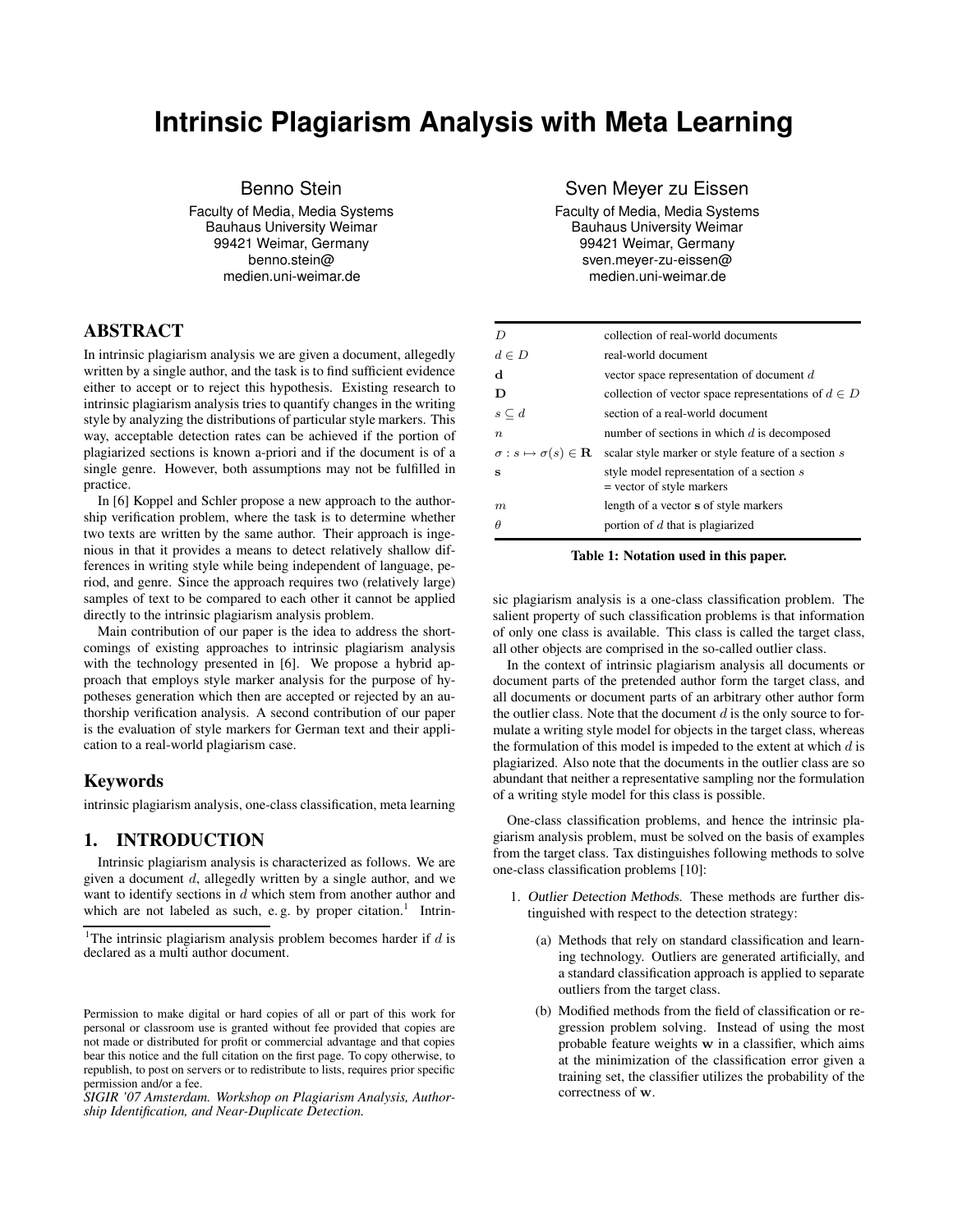- (c) Density methods, which directly estimate the probability distributions of features for the target class. Outliers are assumed to be uniformly distributed, and Bayes rule can be applied to separate outliers from the target class.
- 2. Reconstruction Methods. If we are given both an object's feature vector (which is a style model representation s here) as well as the original object (which is the document  $d$  or its VSM representation d here), we may be able to reconstruct s from d as  $\alpha(d)$  as well as to measure the reconstruction error  $\alpha(d) \ominus$  s. It is assumed that  $\alpha$  captures the domain theory underlying the target class, and the smaller the reconstruction error is the more likely s belongs to the target class.
- 3. Boundary Methods. These methods avoid the estimation of the multi-dimensional density and focus on the definition of a boundary around the set of target objects. The computation of the boundary is based on the distances between the objects in the target set.

### **1.1 Contributions**

The contributions of this paper are as follows. Section 2 outlines existing as well as, up to now, not applied technology to solve the problem of intrinsic plagiarism detection. The two presented methods rely on a style marker analysis and can be regarded as specific variants of what Tax terms "outlier detection methods" [10]. A weakness of the presented plagiarism analysis methods is that they require meta knowledge about the amount and the distribution of the plagiarized text in a document  $d$  in order to achieve acceptable values for precision and recall.

To improve the classification performance and to become more independent of a-priori knowledge we propose to verify the classification results obtained by a style marker analysis with the meta learning approach developed by Koppel and Schler [6]. Section 3 outlines their approach and its application to the intrinsic plagiarism analysis problem. Section 4 presents first results based on both artificial data and a real plagiarism case.

Table 1 compiles the notation that is used throughout the paper.

# **2. INTRINSIC PLAGIARISM ANALYSIS**

Intrinsic plagiarism analysis deals with the detection of plagiarized sections within a document  $d$ , without comparing  $d$  to extraneous sources [8]. To solve this ambitious task the writing style of individual sections has to be analyzed in order to spot those sections whose style differs significantly from the rest. There are several subproblems that arise in this connection, including the smart decomposition of  $d$ , the identification of features that capture style information, the detection of stylistic anomalies or changes in style, or the construction of a corpus with positive and negative examples for plagiarism.

Writing style aspects can be quantified with style markers: Let  $s_1, \ldots, s_n$  be a decomposition of a document d into n contiguous, non-overlapping sections. Moreover, let  $\sigma_1, \ldots, \sigma_m$  denote a set of style markers, each of which assigning a real value to a section  $s \subseteq d$  in order to quantify a certain style aspect of the writing. The style model representation s of a section s is an  $m$ -dimensional vector, comparable to an instance of the vector space model or a genre retrieval model:

$$
\mathbf{s} = \left(\begin{array}{c} \sigma_1(s) \\ \vdots \\ \sigma_m(s) \end{array}\right), \ s \subseteq d
$$

When a section  $s^- \subset d$  is plagiarized, the assumption is that its style model representation, s<sup>−</sup>, differs significantly from other representations  $s^+$  that belong to non-plagiarized sections  $s^+ \subset d$ . Using an outlier detection method,  $s^-$  may be distinguished from s<sup>+</sup> with acceptable reliably.

In [8] Meyer zu Eissen and Stein proposed and analyzed an outlier detection method of Type (1a). They developed a "factory" corpus for plagiarism analysis, and generated test corpora with several thousand positive and negative training examples. Based on these corpora different classifiers were constructed, using discriminant analysis and SVM training among others. Input for the training are the relative deviations of 10 carefully selected style markers and about 10 part-of-speech features, whereas for each section  $s \in \{s_1, \ldots, s_n\}$  the vector  $s_\Delta$  of relative deviations of its style marker values from the document mean is computed:

$$
\mathbf{s}_{\Delta} = \left(\begin{array}{c} \frac{\sigma_1(s)-\sigma_1(d)}{\sigma_1(d)} \\ \vdots \\ \frac{\sigma_m(s)-\sigma_m(d)}{\sigma_m(d)} \end{array}\right), \; s \subseteq d
$$

Meyer zu Eissen and Stein reported precision and recall values of about 80% provided that meta knowledge about the plagiarized portion  $\theta$  of d is given. In particular, they distinguished for  $\theta$  the values  $0.03 \cdot i, i = 1, \ldots, 6$ .

Main contribution of [8] is the analysis of style markers with respect to their robustness, and the identification of a new class of robust style markers. In this connection, robustness pertains to the sensitivity  $\varsigma$  of a style marker  $\sigma(s)$  with respect to the length |s| of a section:  $\varsigma(\sigma(s), |s|)$  of a robust style marker has a small variance.

### **2.1 Improved Style Marker Analysis**

The most severe deficiency of outlier detection methods of Type (1a) roots in their dependency on the dimensionality of s: the number of examples must grow exponentially in the number of *relevant* features, in order to apply a machine learning approach without bad conscience. This fact is sometimes termed as "curse of dimensionality". The second-worst deficiency relates to the artificiality of the generated examples: the less we know about the stylistic impacts of plagiarism and the possible means to model these impacts the more unrepresentative the examples will be. It is in the nature of one-class classification problems that we have only very restricted knowledge and very few examples to model the outlier class, which are the plagiarized sections here.

By directly modeling the target objects, outlier detection methods of Type (1c) provide a way out for the mentioned problems. In this connection it is reasonable to presume the style markers in the objects of the target group being Gaussian distributed, while being uniformly distributed in the outlier group. Let  $S^+$  denote the event that a section  $s \in \{s_1, \ldots, s_n\}$  belongs to the target group (= not plagiarized); likewise, let  $S^-$  denote the event that an s belongs to the outlier group (= plagiarized). Given a suspicious document  $d$ and a single style marker  $\sigma$  the acceptance or rejection of the hypothesis whether a paragraph  $s \subset d$  is plagiarized happens in five steps:

- 1. Hypothesizing an a-priori probability,  $P(S^-) = \theta$ , that some section  $s \subset d$  is plagiarized;  $P(S^+) = 1 - P(S^-)$ .
- 2. Depending on  $P(S^+)$ , decomposition of d into sections  $s_1, \ldots, s_n$ . Note that  $P(S^+)$  provides valuable meta knowledge for the estimation of reasonable values for the section lengths  $|s_i|$ .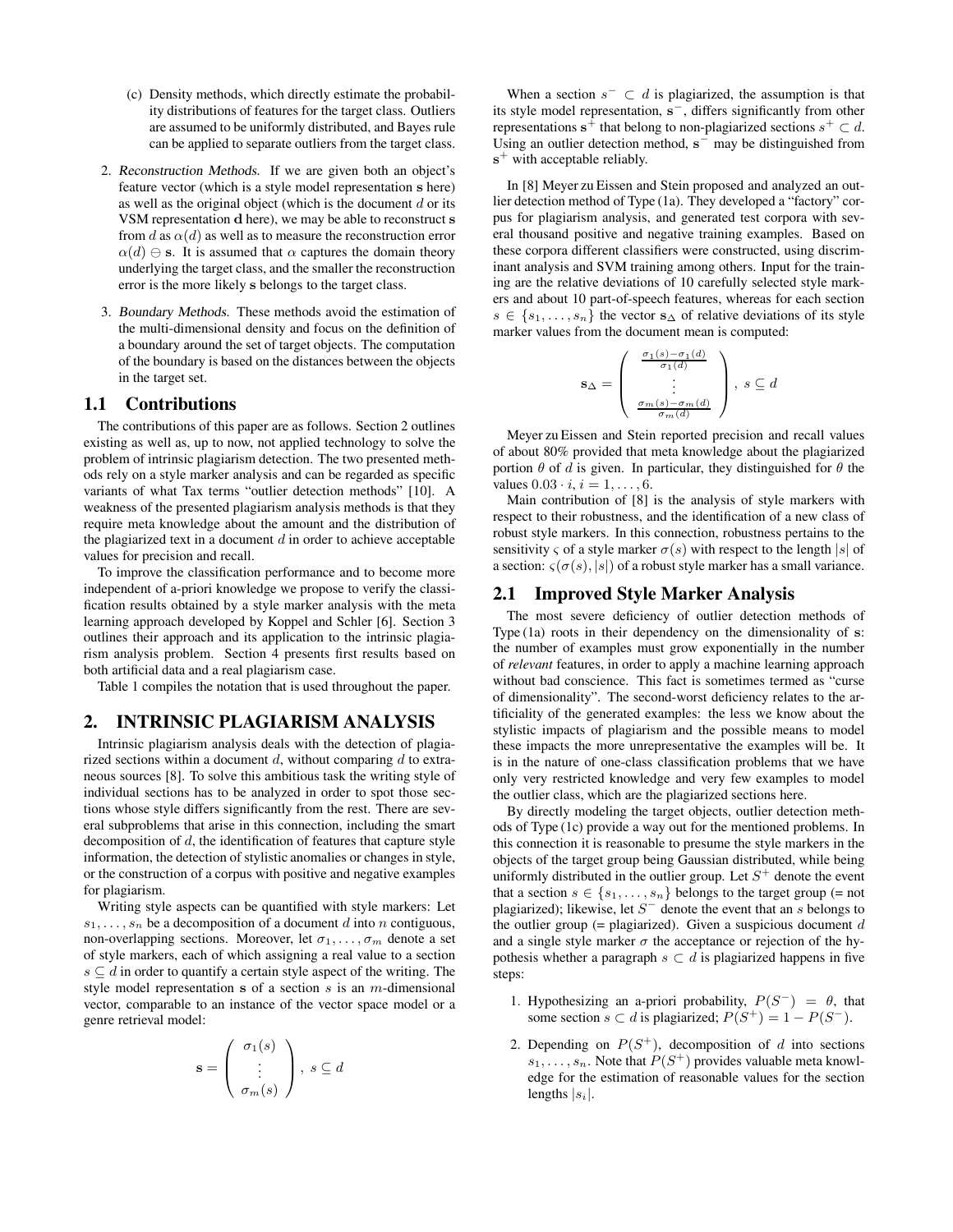

Figure 1: Distribution of 10 style markers in 16,000 non-plagiarized (green) and 1,500 plagiarized (red) sections. The sections have a length of about 400 words and result from an equidistant partitioning of 900 plagiarized documents. The plagiarized portion,  $\theta$ , of **a document ranges between 0.05 and 0.5.**

- 3. Estimation of  $\sigma$ 's expectation value and variance with respect to  $s_1, \ldots, s_n$ .
- 4. Provided an equidistant segmentation of  $\sigma$ 's domain, computation of the conditional probabilities  $P(\sigma(s) | S^+)$  and  $P(\sigma(s) | S^-)$ , assuming a Gaussian and a uniform distribution respectively.
- 5. Application of Bayes rule and determination of the maximum a-posteriori hypothesis:

$$
P(S^+ | \sigma(s)) = \frac{P(\sigma(s) | S^+) \cdot P(S^+)}{P(\sigma(s))}
$$
 and

$$
P(S^- | \sigma(s)) = \frac{P(\sigma(s) | S^-) \cdot P(S^-)}{P(\sigma(s))}, \quad \text{with}
$$
  

$$
P(\sigma(s)) = P(\sigma(s) | S^+) \cdot P(S^+) + P(\sigma(s) | S^-) \cdot P(S^-).
$$

The above decision procedure is formulated for a single style marker. Multiple style markers  $\sigma_1, \ldots, \sigma_m$  require the accounting of multiple conditional probabilities. Under the conditional independence assumption the naive Bayes approach can be applied; the accepted a-posteriori hypothesis then computes as

$$
\underset{S \in \{S^+, S^-\}}{\operatorname{argmax}} P(S) \cdot \prod_{i=1}^m P(\sigma_i(s) \mid S).
$$

An alternative—and, dependent on the training corpus—more powerful approach is the construction of a Gaussian mixture for the  $\sigma_1, \ldots, \sigma_m$ . The respective weights, w, can be estimated by the linear model of a discriminant analysis, similar to the construction of a classifier when pursuing an outlier detection method of Type (1a).

The question that remains to be answered is which style markers qualify for intrinsic plagiarism analysis?

### **2.2 Style Markers**

Quantifying the writing style of text is an active field of research since the 1940s [11, 3]. Several style markers have been proposed to measure writer-specific style aspects like vocabulary richness [4, 11] or text complexity and understandability [3], as well as to determine reader-specific requirements that are necessary to understand a text, like grading levels [2, 5, 1]. These style markers have been

developed to judge longer texts ranging from a few pages up to book size.

Since plagiarizers often copy sections that are shorter than a page [7], the section decomposition  $\{s_1, \ldots, s_n\}$  of a document must not be too coarse, and, it is questionable which of the style markers will work for shorter sections. It should be clear that style markers that employ measures like average paragraph length are not reliable for shorter sections that consist of one or two paragraphs.

The work in [9] investigates the robustness of the vocabulary richness measures Yule's  $K$ , Honore's  $R$ , and the average word frequency class. The outcome is that only the average word frequency class can be called robust: it provides reliable results even for short sections, which can be explained with its word-based granularity. To get an idea of the usability of different style markers, Figure 1 contrasts their distribution in both original (shown green) and plagiarized (shown red) sections in a collection of 1000 documents.

# **3. COUPLING STYLE MARKER ANALYSIS AND META LEARNING**

With the methods presented in the former section, we are able to identify possibly plagiarized sections in a document d. Let  $d^+ \subseteq d$ and  $d^{-} \subseteq d$  denote two auxiliary documents constructed from d, where  $d^+$  is comprised of all allegedly non-plagiarized sections in d, while  $d^-$  is comprised of all allegedly plagiarized sections in d. In particular we claim that  $d^+ \cup d^- = d$ .

Note that, based on the decomposition  $s_1, \ldots, s_n$  of d and the quality of the detection approach,  $d^- \subseteq d$  may contain nonplagiarized sections, say, its precision is < 1. Likewise,  $d^-$  may not be complete, say, the recall of the plagiarized sections is < 1. Moreover, different a-priori probabilities  $P(S^-)$  will result in different documents  $d^-$  to be synthesized.

Given  $d^+$  and  $d^-$  our objective now is to find further evidence whether  $d$  contains plagiarized sections at all. I.e., we will not try to verify whether a single section  $s \subset d$  is plagiarized—instead we try to answer the following relaxed decision problem:

### *"Is* d *written by a single author?"*

For this purpose we employ the unmasking approach of Koppel and Schler, originally developed to solve the authorship verification problem [6]. Unmasking is a special meta learning approach, where two documents  $d_1$  and  $d_2$  (likewise  $d^+$  and  $d^-$ ) are incrementally reduced towards author-specific writing style essentials. If  $d^+$  and  $d^-$  in fact stem from different authors, unmasking is a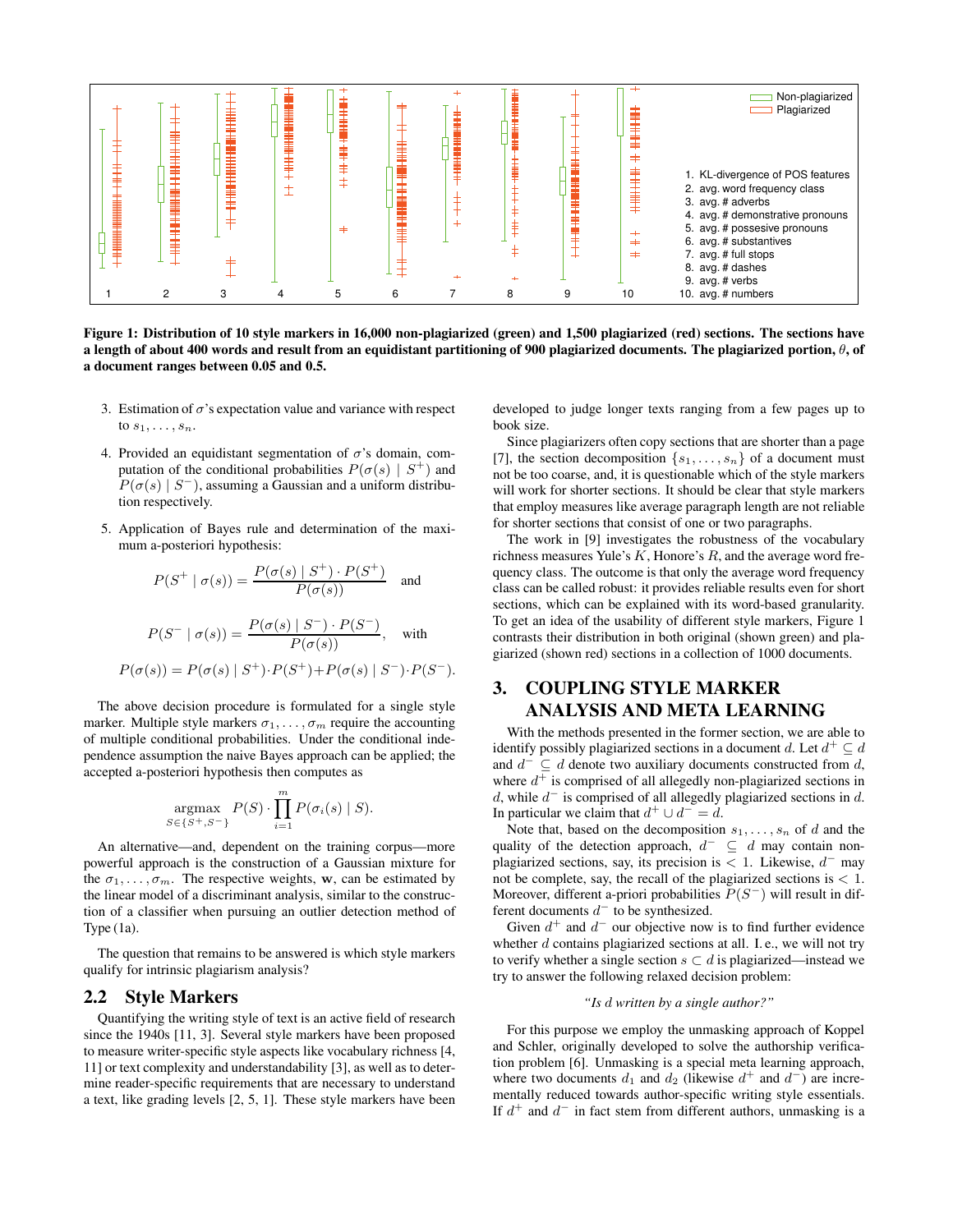

Figure 2: UML activity diagram of a new hybrid approach to intrinsic plagiarism analysis: (a) selection of a hypothesis for the plagiarized portion  $\theta$  of  $d$ , (b) generation of two auxiliary documents  $d^+\subseteq d$  and  $d^-\subseteq d$  with style marker analysis, (c) authorship **verification with unmasking. See Figure 3 for a detailed description of the unmasking step.**

powerful method to discover this fact. Figure 2 shows, in the form of a UML activity diagram, the combination of style marker analysis with subsequent unmasking.

## **3.1 Authorship Verification with Unmasking**

In the authorship verification problem, one is given examples  $d_{1_1}, \ldots, d_{1_n}$  of the writing of a single author, and one is asked to determine if a given document,  $d_2$ , were or were not written by this author.

For universal applicability we consider the examples  $d_{1_1}, \ldots, d_{n_k}$  $d_{1n}$  being combined into a single document  $d_1$ . The basic technology of unmasking is captured in the following procedure (cf. Figure 3):

- 0. Chunking and Collection Construction. Decomposition of  $d_1$  and  $d_2$  into a number of chunks. In [6] Koppel and Schler report on approximately 100 chunks of at least 500 words without breaking up paragraphs. The result of this step are two "collections" of chunks,  $D_1, D_2$ , generated from  $d_1$  and  $d_2$  respectively. The sets  $D_1$  and  $D_2$  are represented under a reduced vector space model, designated as  $D_1$  and  $D_2$ . As an initial feature set the 250 words with the highest (relative) frequency in  $D_1 \cup D_2$  are chosen.
- 1. Model Fitting. Training of a classifier that is able to separate  $D_1$  from  $D_2$ . Koppel and Schler implement a ten-fold crossvalidation experiment using an SVM with a linear kernel to determine the achievable accuracy. Within our analyses logistic regression is applied.
- 2. Impairing. Elimination of the most discriminative features with regard to the model obtained in Step 1, and construction of new collections  $D_1$ ,  $D_2$  which now contain the impaired representations of the chunks. Koppel and Schler achieved convincing results by eliminating the three most stronglyweighted positive features and most strongly-weighted negative features. Note, however, this heuristic depends on the

section length which in turn depends on the length of  $d_1$  and  $d_2$ .

- 3. Go to Step 1 until the feature set is sufficiently reduced. Typically about 5-10 iterations are necessary.
- 4. Meta Learning. Analyze the degradation in the quality of the model fitting process: if after the last impairing step the sets  $D_1$ ,  $D_2$  can still be separated with a small error, assume that  $d_1$  and  $d_2$  stem from different authors.

Unmasking operationalizes following observation: two sets of chunks,  $D_1$ ,  $D_2$ , constructed from two different documents  $d_1$  and  $d_2$  of the same author can be told apart easily if a vector space model (VSM) representation for the chunks in  $D_1 \cup D_2$  is chosen. The VSM representation considers all words in  $d_1 \cup d_2$ , and hence it includes all kinds of open class and closed class word sets. If only the 250 most-frequent words are selected, a large fraction of them will be function words and stop words.<sup>2</sup> Among these 250 most-frequent words a small number does the major part of the discrimination job. These words may capture topical differences, differences that result from genre or purpose, and the like. By eliminating them we approach step by step the distinctive and subconscious manifestation of an author's writing style. After several iterations the remaining features are not powerful enough to discriminate two documents of the same author. By contrast, if  $d_1$ and  $d_2$  stem from two different authors, the remaining features will still quantify significant differences between the impaired representations  $D_1$  and  $D_2$  of the two chunk sets  $D_1$  and  $D_2$ .

Remarks. At heart, unmasking is a representative of what Tax terms "reconstruction methods" in his taxonomy [10]. Unmasking measures the increase of a sequence of reconstruction errors, starting with a good reconstruction which then is more and more

<sup>2</sup>Function words and stop words are not disjunct sets: most function words in fact are stop words; however, the converse does not hold.



Figure 3: UML activity diagram of the unmasking technology from [6]. Input are two sufficiently large documents,  $d_1$ ,  $d_2$ , from which two collections  $D_1$  and  $D_2$  are constructed. Basic idea is a meta learning analysis, which quantifies the separability of  $D_1$  and  $D_2$  when the feature representation of the chunks in  $D_1 \cup D_2$  is increasingly impaired.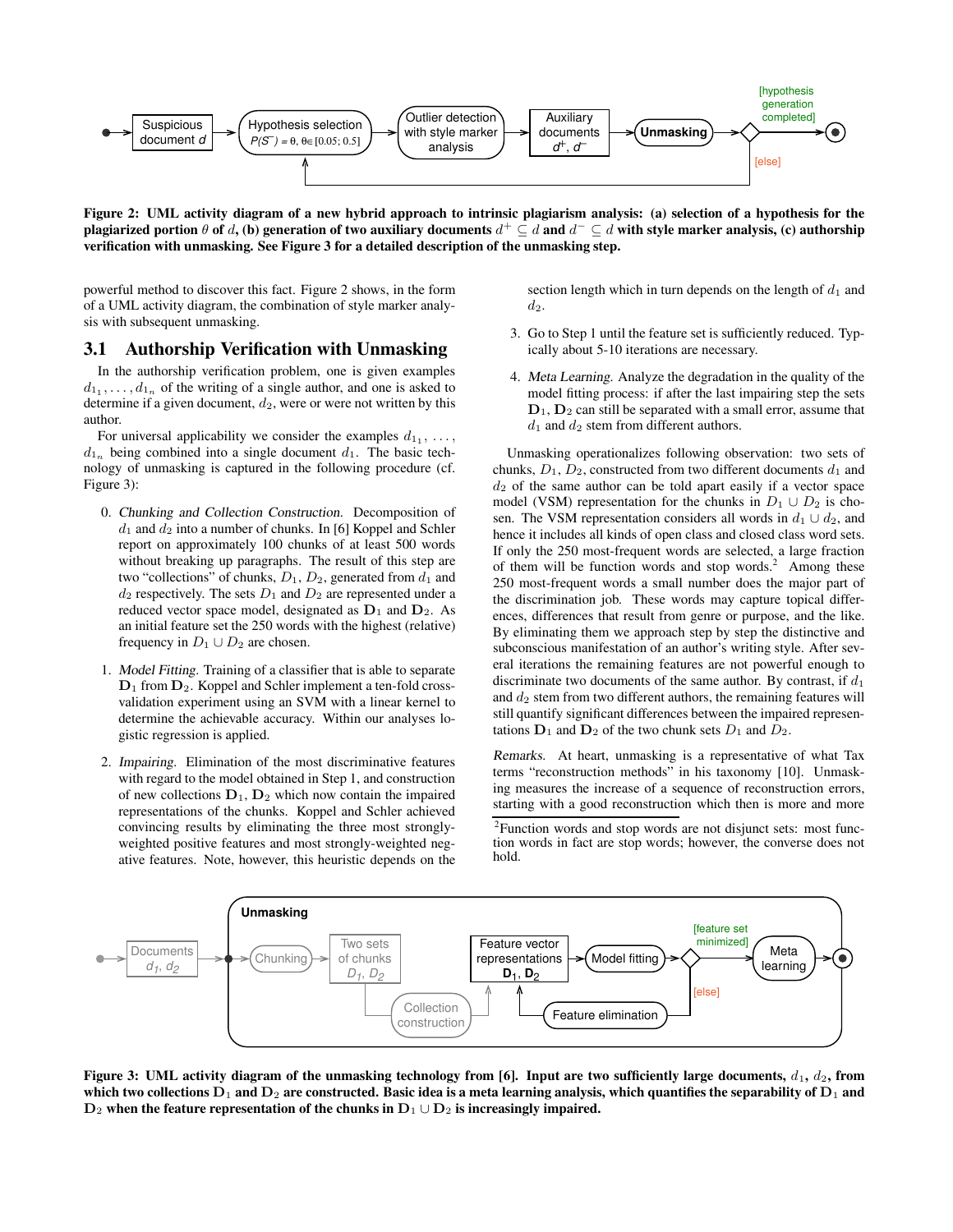impaired. For two documents from the same author the reconstruction error develops differently compared to two documents from two different authors. In their paper Koppel and Schler present also a meta learning procedure to automatically identify the sameauthor curves, given a large set of unmasking experiments.

# **3.2 Rationale of the Hybrid Approach**

Authorship verification and intrinsic plagiarism analysis represent two sides of the same coin. This subsection discusses the similarities and differences and gives the rationale of our hybrid approach.

In an authorship verification problem the interesting document  $d_2$  with the unsettled authorship is explicitly given, and,  $d_2$  is large enough to be analyzed with unmasking. In an intrinsic plagiarism analysis problem the sections in  $d$  for which the authorship is unsettled are unknown. In principle, unmasking could be applied to the decomposition  $s_1, \ldots, s_n$  of d, taking each  $s_i$  in the role of  $d^$ and the remaining  $d \setminus \{s_i\}$  in the role of  $d^+$ . However, in most cases a single section  $s_i$  is too small to be analyzed with unmasking, and our style marker analysis serves the purpose to construct a  $d^-$  of maximum length.

In this sense the style marker analysis is a heuristic filter (or generator) function that identifies both potentially plagiarized and sufficiently long auxiliary documents  $d^-$ . The underlying search space is the set of all subsets of a document d. Let  $k, k < n$ , denote the minimum number of sections that must be chosen from a decomposition  $s_1, \ldots, s_n$  of d in order to obtain an auxiliary documents  $d^-$  of sufficient length. With  $\theta$  as the plagiarized portion of d,  $k' = [\theta \cdot n]$  defines an upper bound for the number of sections that can be plagiarized at all. Hence, a brute-force analysis of  $d$  had to investigate  $r$  auxiliary documents, with

$$
r = \binom{n}{k} + \ldots + \binom{n}{k'}, \quad k < k'
$$

An umasking analysis of  $r$  document pairs will not be tractable in most cases, which shows the finesse of the hybrid approach: the preceding style marker analysis enables us to concentrate on a very small number of auxiliary documents  $d^-$ .

A further important difference between authorship verification and intrinsic plagiarism analysis relates to impurity. In an authorship verification problem a model of the target class can be learned from the examples  $d_{1_1}, \ldots, d_{1_n}$ , each of which belonging definitely to the target class. In an intrinsic plagiarism analysis problem a model of the target class has to be learned from the examples  $s_1, \ldots, s_n$  (= document sections), from which only the—a-priori unknown—portion  $1 - \theta$  belongs to the target class.

Note that, from a statistical viewpoint, the reliability of the unmasking analysis depends not only on the length of an auxiliary document  $d^-$  but also on its "purity", i.e., the precision of the retrieved plagiarized sections. Like before, without a style marker analysis this problem had to be addressed by a complete but intractable brute-force search.

Related Questions. Koppel and Schler evaluate their method with twenty-one  $19<sup>th</sup>$  century English books written by ten authors, and they obtain convincing results. However, against the background of intrinsic plagiarism detection several questions arise with respect to the flexibility of the unmasking approach:

- 1. Does unmasking work for technical and scientific texts or is it primarily suited for novels?
- 2. What are minimum section lengths in the chunking step?



**Figure 4: Authorship verification with unmasking for short documents of 4-8 pages. Each line corresponds to a comparison of two papers, where each solid red (dashed green) line results from the analysis of papers from two different authors (the same author).**

- 3. Are the initial feature set and the number of eliminated features in the impairing step independent of document lengths and section lengths?
- 4. Within the model fitting step a model for the target class is learned. Within an intrinsic plagiarism analysis problem the model fitting for the target class relies on  $d^+$ ; likewise the model fitting for the unknown (outlier or target) class relies on  $d^-$ . How large is the impact of precision and recall that was achieved by the style marker analysis on the model fitting step?

We analyzed these questions within our experiments; one result is shown in Figure 4. Here, short scientific computer science texts formed the analysis base; the average section length in the chunking step was 500 words.

# **4. ANALYSIS**

The analysis presented here relates to documents written in German. In the next subsection an analysis of the intrinsic approach according to the outlier detection method of Type (1a) on artificial plagiarism cases is presented, and its results are further refined using a meta learning approach. The next but one subsection reports on a real-world plagiarism case.

### **4.1 Artificial Data**

We compiled a corpus of 50 scientific documents from several domains that were downloaded from German universities. Each of these documents (written in German by a single author,) was cut down to 12-15 pages. We plagiarized the documents by hand with up to five sections from other authors. A resulting document with  $k$  plagiarized passages served as a template document from which  $2<sup>k</sup>$  instance documents were generated, depending on which of the k plagiarized passages were actually included in the instance. The resulting instance documents are plagiarized at a portion  $\theta \in$  $[0.05; 0.5]$ .

The first experiment with this corpus analyzes the power of the unmasking technology, illustrated in Figure 5: Each of the red lines shows a learning curve of the plagiarized sections,  $d^-$ , against the remaining document,  $d^+$ . Likewise, a dashed green line shows a learning curve of randomly drawn sections from  $d^+$  against the rest from  $d^+$ .